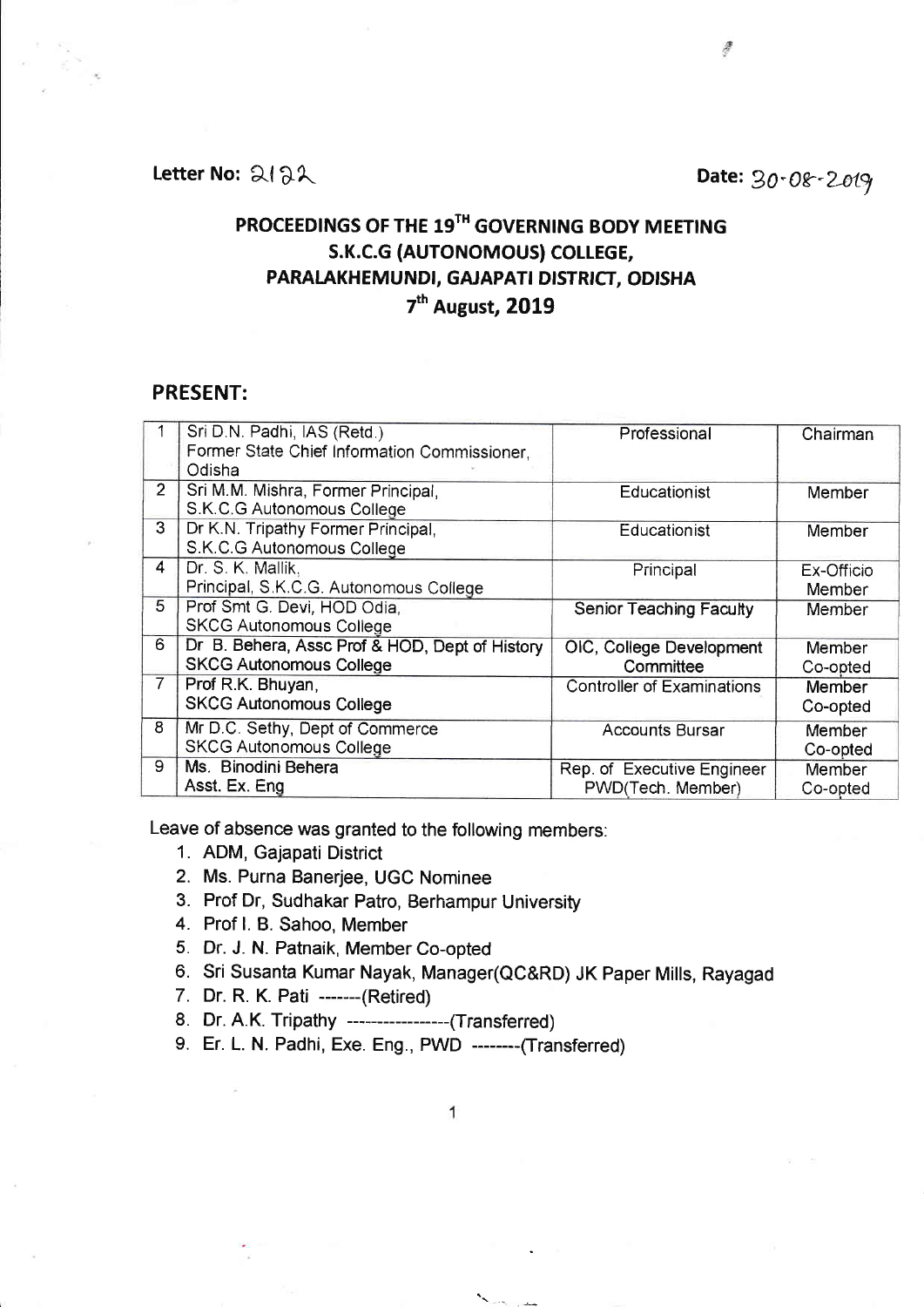## PROCEEDINGS OF NINENTEENTH GOVERNING BODY MEETING

淳

S.K.C.G. Autonomous College, PARALAKHEMUNDI, Gajapati District [Held on  $7<sup>th</sup>$  Aug, 2019, 11 AM]

- After a formal welcome by the Principal, Dr S.K. Mallik to the Chairman and esteemed members, and on his request the GB meeting was presided over by the Chairmam GB, Sri D.N. Padhi IAS (Ret.).
- 2. After approval of the proceedings of the 18<sup>th</sup> GB meeting, the Action Taken Report (ATR) was taken up for review. The Chairman, apprised the members about the inability of the co-opted and special invitee members Sri Anupam Saha IAS, Collector and District Magistrate, Gajapati District , Sri Vivek Kumar, lFS, DFO, Paralakhemundi and sri A K sahu, Executive Engineer, PWD, paralakhemundi, to attend the GB meeting owing to emergency flood situation in some areas of the district arising since the morning.
- 3. Ms Binodini Behera, Asst. Ex. Engineer PWD(R&B), Paralakhemundi, who attended the rneeting in absence of the Technical Member viz Ex. Engineer, pwD was welcomed by the members. Chairman suggested that she take down the relevant issues relating to the PWD and apprise the new Executive Engineer for urgent follow up action. He also mentioned that the new foot-overbridge near the Principal's room has developed cracks which needs to be repaired urgently as rain water was leaking
- The GB placed on record the holistic contributions in the development of the College 4. of Dr. R. K. Pati who retired from service on 31.07.2019. The multifarious contributions of Dr. A. K. Tripathy were also similarly acknowledged and placed on record who has since been transferred .
- 5. The GB expressed gratitude to Sri L.N .Padhi, Exec. Engineer PWD, Paralakhemund and ex-Technical Member, who has since been transferred from Paralakhemundi, for his immense and timely help with regard to civil construction works in the College campus.
- The Chairman informed the members about the assurance of the Collector, Sri Anupam Saha to give a report on the works undertaken (on-going and future) by the PWD(R&B) for the development of the College but unfortunately the untimely floods has prevented his coming to the GB meeting
- 7. The Chairman further apprised the GB about his meeting with the Commissioner cum Secretary, Dept. of Higher Education, Govt of Odisha, at Bhubaneswar on 22nd July, 2019 when the Director HE was also present, pertaining to
	- a) Expediting Govt, approval for opening Self-financing Courses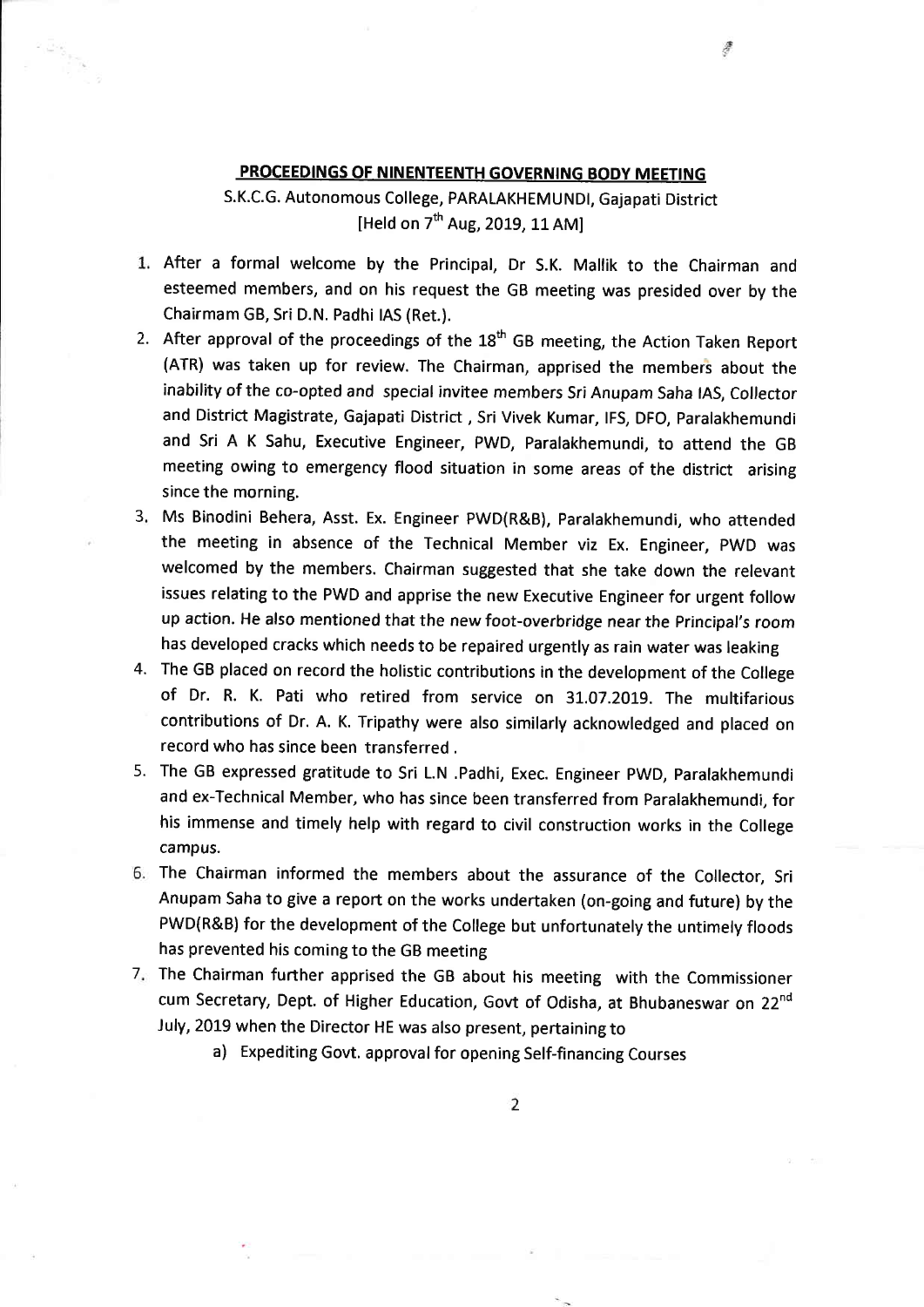- b) Address the Staff-in-Position problem by transfer/ placement of fresh appointees (on OPSC recommendations) as faculties in different Departments of the College
- c) Sanction of additional funds towards payment of Guest faculty for i) clearing the backlog, and ii) payments till 31.03.2020 for upcoming classes
- 8. The GB resolved to immediately depute officer/s along with necessary compliance reports and relevant documents to ERO-UGC, Kolkata to settle the pending UGC issues, by 3<sup>rd</sup> week of August, 2019.
- 9. Keeping in view the expected NAAC peer team visit in April, 2020, the GB resolved on completing the Library renovation- automation, setting-up of Computer Lab facilities for different departments, on a priority basis viz 31.10.2019.
- 10. Ms Binodini Behera, Asst. Exe. Engineer PWD, was urged to inform the new Executive Engineer the concerns of the GB for taking up the pending RUSA construction works on urgent basis and finish the classroom construction as early possible so as to meet the acute classroom shortage.
- 11. The signages to be put at different points, in and around the college campus as assured by the HDFC Bank, Paralakhemundi is to be made ready by end of August, 2019. It was further suggested by the GB that, the Sinage accommodate the "Sponsor's content" in only 25% of the total board space leaving the rest 75% space for the college information. This work was assigned to Prof D.C. Sethy.
- 12. The library books/racks arrangements as per established Library norms are to be completed by 14<sup>th</sup> Nov, 2019 as was promised by the Junior Librarian, Ms Emoti Toppo which will be further verified by the deputed library experts of the HKM Odisha State Library, Bhubaneswar.
- 13. The Junior Librarian Ms Emonti Toppo, as resolved in the previous GB meetings, presented the list of 515 numbers of old and damaged books of library for disposal. The list though did not contain any "rare & reference" books/journals but however few "Duplicate accessions" and numbering errors were detected and hence the GB suggested further verification and compilation of a "zero-error" book list by the end of Nov, 2019.
- 14. It was decided to procure and install 7 to 8 Computers (on need based) along with accessories to make a temporary Computer Laboratory in the Mathematics Department to be used for the practical papers of UG Mathematics and Commerce students until the proposed "100-seated Computer Laboratory" under World Bank sponsored OHEPEE scheme is made ready by 2020. The expenses for this purpose are to be met from the College Development Fund.